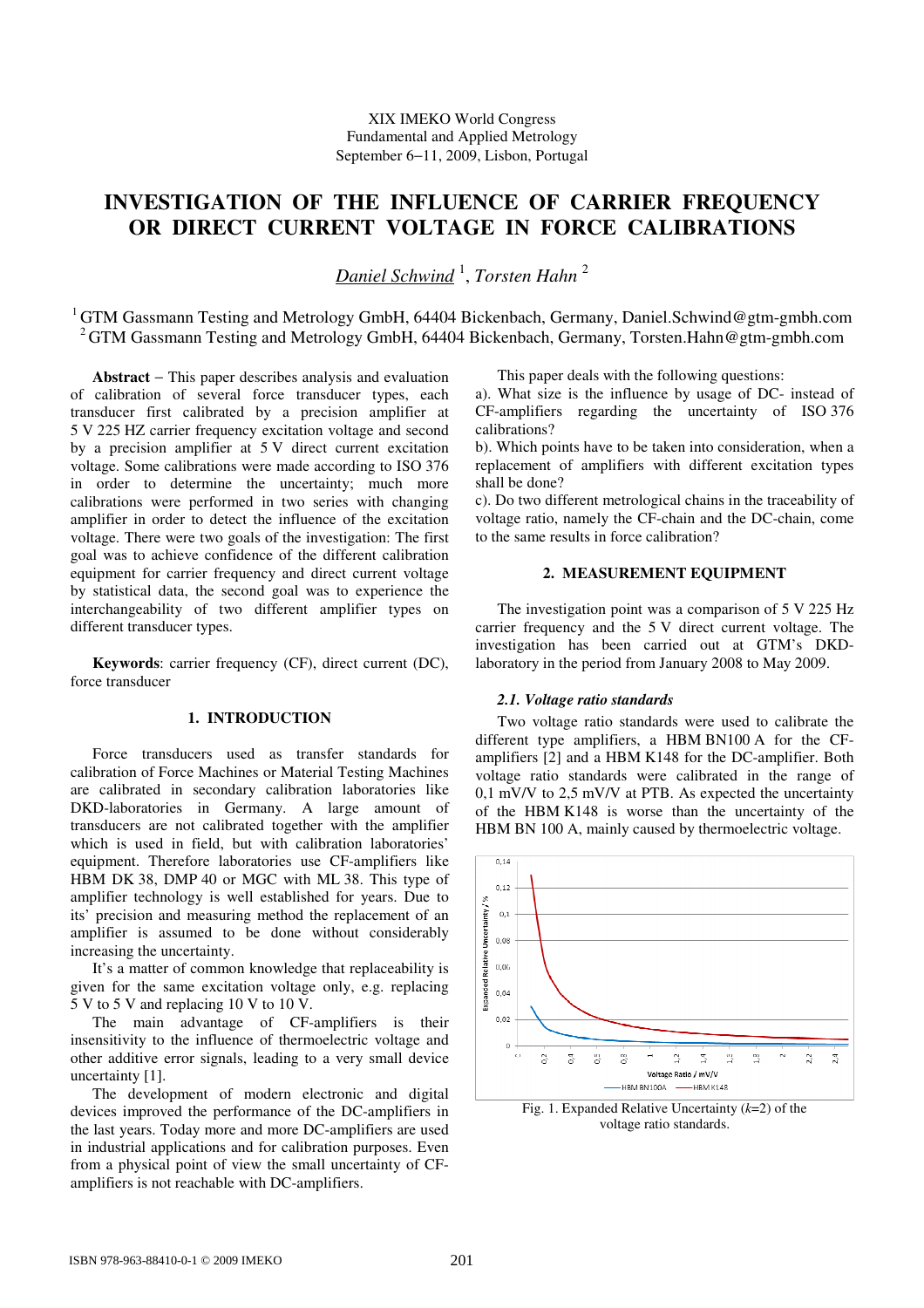#### *2.2. Amplifiers*

The used CF-amplifiers were a HBM DK 38 and a HBM DMP 40. Both amplifiers are very well known over years and show an excellent reproducibility. The measurement values of these amplifiers were automatically read while investigation via RS 232 by the PC of the used Force Calibration Machines. In case of DK 38 the "Filter 3" was used, in case of DMP 40 filter setting was 0,1 Hz Bessel.

The DC-amplifier was of type GTM LT Digitizer. The amplifier uses an USB 2.0 interface and configurable PCsoftware including a module for digital communication. The device parameters were an integration time of 500 ms and a mean value filter of 2 s.

Fig. 2 to Fig. 4 show the calibration results depending on the used amplifier with the deviation of indication as a curve and the expanded uncertainty  $(k = 2)$  as error bars in the range from 0,1 mV/V up to 2,5 mV/V.

The calibrations were performed with the voltage ratio standards mentioned in the previous chapter. The uncertainty of calibration is calculated by the uncertainty contribution of the voltage ratio standard, the indication deviation of the amplifier and in case of DC-calibration an estimated amount of thermoelectric voltage. For that reason the uncertainty of the calibrated DC-amplifier is about three times the uncertainty of CF-amplifiers.



Fig. 2. Relative Deviation and Relative Uncertainty of DMP 40.



Fig. 3. Relative Deviation and Relative Uncertainty of DK 38.



of LT-Digitizer.

# *2.3. Force transducers*

The investigation is based on an amount of 94 transducers with nominal loads from 2,5 kN up to 250 kN. The transducers were of following types:

| $\alpha$ i. Types and number of force transduce |        |  |
|-------------------------------------------------|--------|--|
| Transducer type                                 | Number |  |
| HBM/C4                                          | 2      |  |
| HBM/C3                                          | 3      |  |
| HBM/Z4                                          | 25     |  |
| GTM / KTN-P                                     | 30     |  |
| HBM/Z3                                          | 34     |  |
|                                                 |        |  |

Table 1. Types and number of force transducers

The HBM / Z3 series transducer consist of type Z3, Z3H2 and Z3H3.

The structural shapes of the used transducers are very different. The HBM transducers e.g. use small strain gauges with a resistance of 350  $Ω$ . The GTM transducers use spiral strain gauges with a resistance of  $1000 \Omega$ . The covered surface of the spiral strain gauges is comparatively high, so the thermal dissipation loss related to the surface is much lower.

Because of the different assembly the frequency of the excitation voltage can contribute different amounts to the transducers' signal by inductive or capacitive effects within the electronic circuits.

But it is shown later, that these properties didn't affect the points of this investigation in any way. Based on the knowledge that the used transducer types differ extremely in their shape, it could be concluded that the results of the investigation can also be transferred to other industrial transducer types.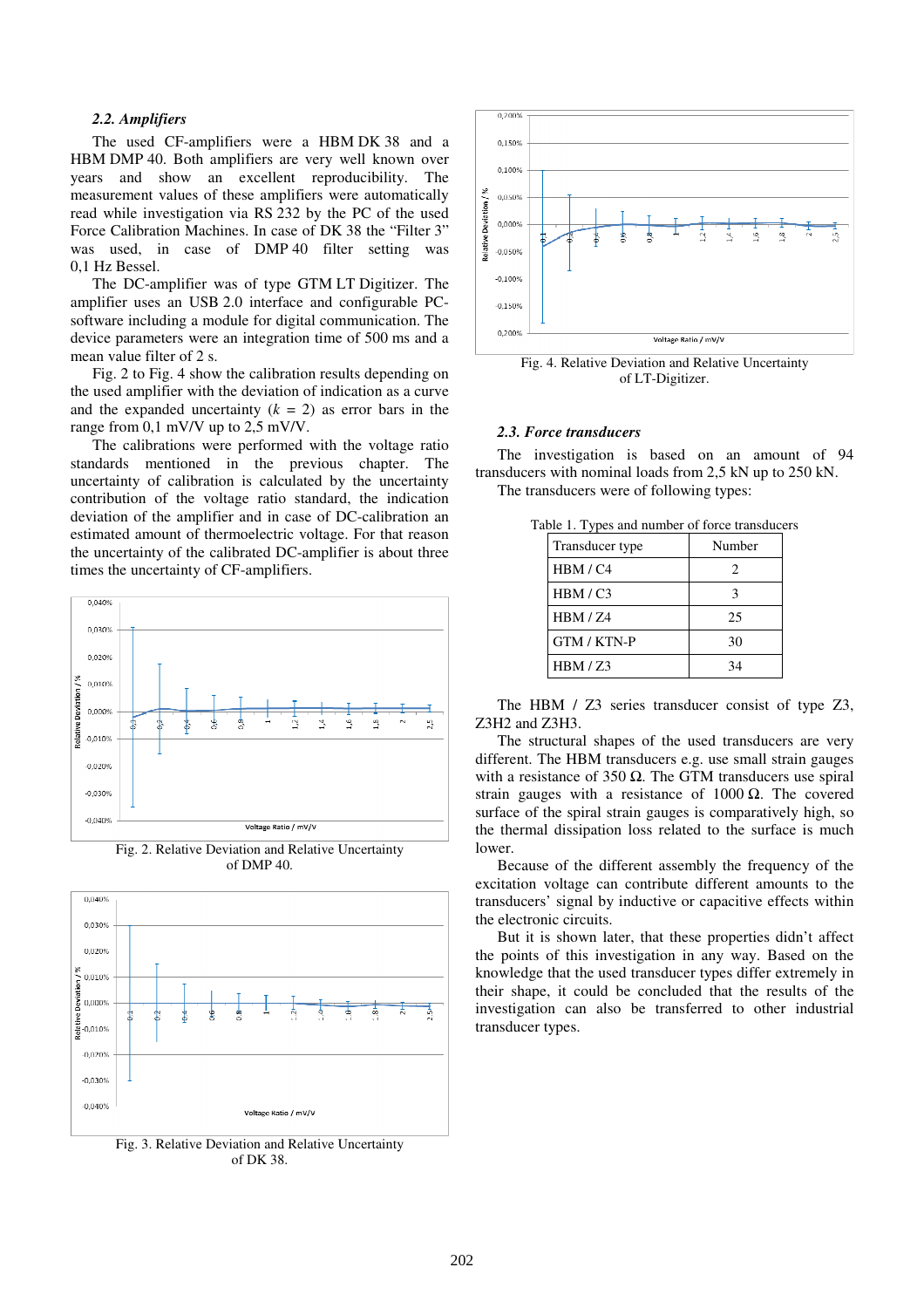#### *2.4. Force Calibration Machines*

All force calibrations were performed on the Calibration Machines of the GTM laboratory and all used machines are within the scope of the accreditation of the German Accreditation Association DKD.

Table 2. Types and expanded relative uncertainty of force standard machines

| Force Calibration Machine         | Expanded<br>Relative<br>Uncertainty |
|-----------------------------------|-------------------------------------|
| Deadweight up to 5 kN             | $0,01\%$                            |
| Jockey weight up to 25 kN         | $0.02\%$                            |
| Lever amplification up to 100 kN  | $0.01\%$                            |
| Hydraulic Reference up to 1200 kN | $0.02\%$                            |

## **3. CALIBRATION PROCEDURES AND RESULTS**

### *3.1. Calibrations according ISO 376*

Nine transducers were calibrated according to ISO 376 first with a CF-amplifier and second with a DC-amplifier.

ISO 376 is used for the calibration of force transducers by introducing known forces and taking readings from the amplifier. The calibration is performed in one direction only (compression or tension force) or in both directions. The procedure insists of four series in three rotational positions of 0°, 120° and 240°. Series one and two are increasing series without changing the transducers' rotation angle (position  $0^{\circ}$ ), series three (position  $120^{\circ}$ ) and four (position 240°) contain increasing and decreasing series.

For investigation only compression force calibrations were taken into account.

Fig. 5 shows the average of the uncertainty of the ISO 376 calibrations with maximum and minimum uncertainties as error bars. The results of using a DCamplifier are in accordance with the results using a CFamplifier within only 0,01%. The kind of excitation voltage doesn't affect the calibration result and classification.



Fig. 5: Average of the expanded relative uncertainties achieved with CF- and DC-amplifier

#### *3.2. Comparison of two series*

85 transducers were calibrated by performing two series of increasing and decreasing forces, using first the CFamplifier and second the DC-amplifier. The series were applied back-to-back, the position of the transducer remains unchanged.

For evaluation the readings of the first series (*A*) are compared with the readings of the second series (*B*). Therefore each series is tared by its zero reading and the readings of the load step *i* are compared by calculating the relative deviation (*∆S*):

$$
\Delta S = \left( \left( B_i - A_i \right) / A_i \right) \tag{1}
$$

All investigated transducer types had the same behaviour regarding the influence of CF- or DC-excitation voltage, there was no appreciable difference. Therefore it is advisable to evaluate all transducers as one group.

Fig. 6 shows the average of the relative deviation of all transducers calculated by equation 1 for each transducer. With the measurement of the force transducers it is shown, that the two different metrological chains (CF-chain and DC-chain), run to the same result within the uncertainty of the CF-voltage ratio standard only.

But a comparison of the relative deviations at 0,1 mV/V of Fig. 4 with 0,04 % and Fig. 6 with 0,006 % shows that the assumed uncertainty of 0,13 % in DC-calibration seems to be adequate. In spite of the high amount of uncertainty in DC-calibration the results achieved with the force transducers are much better.



Fig. 6. Relative deviation 5 V DC to 5 V 225 Hz, all transducers

Fig. 7 shows the frequency of the relative deviation calculated by equation 1 for four exemplary voltage ratios  $(0,1 \text{ mV/V}, 0,2 \text{ mV/V}, 1 \text{ mV/V}$  and  $2 \text{ mV/V}$ ) with the limits of the reproducibility (*b'*) according ISO 376 for class 00 and class 0,5 transducers.

It must be considered, that these are the deviations of two measurement series only and that the single repeatability contributions of the transducers are not negligible. Some of the transducer types are specified as class 0,5 transducers. Anyway, the investigated range started at 5 % (0,1 mV/V) of the nominal load.

It can be concluded that the interchangeability of CFamplifiers and DC-amplifiers is given for class 1  $(b' = 0, 1\%)$  and class 2  $(b' = 0, 2\%)$  transducers without